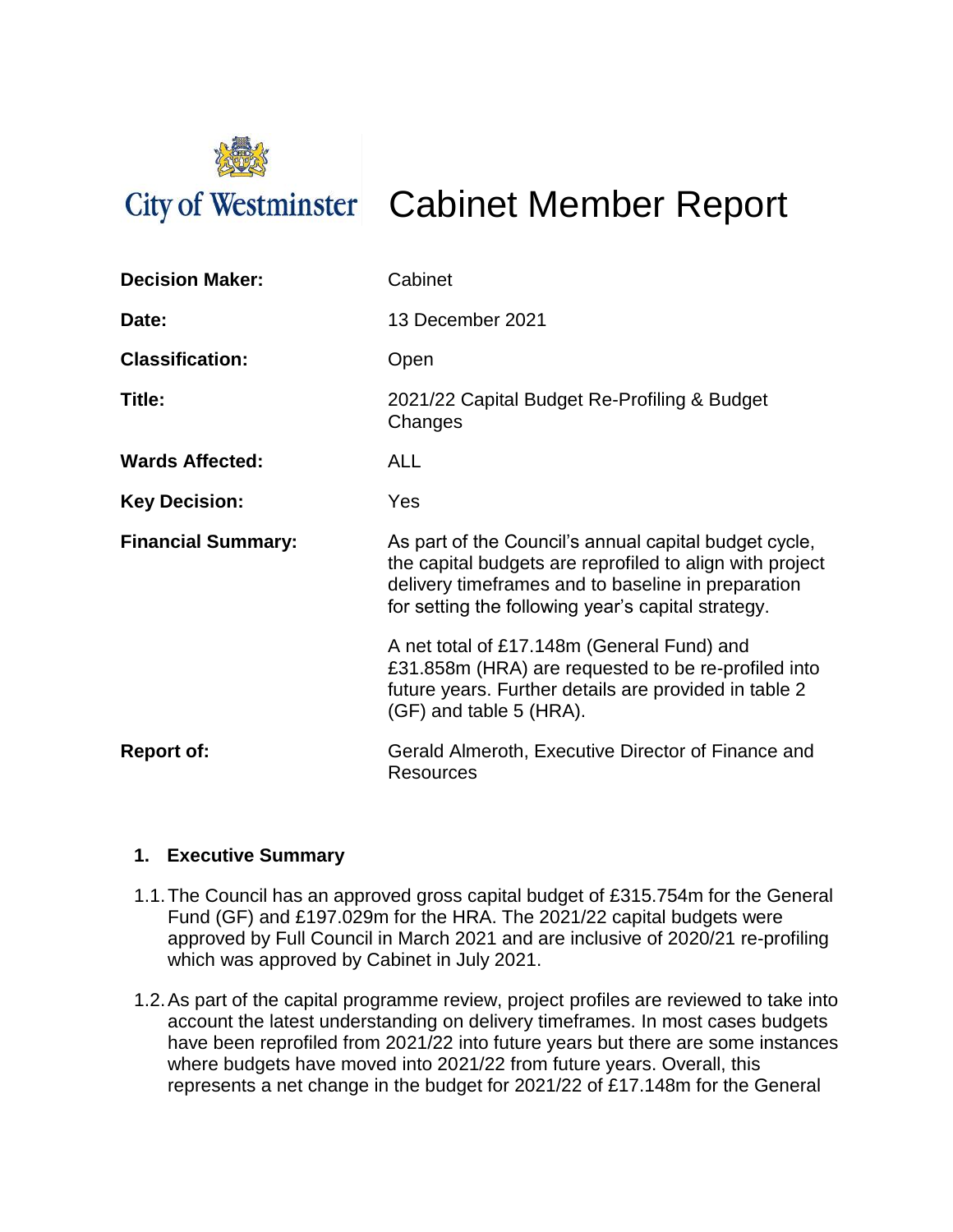Fund and £31.858m for the HRA – this is explained in more detail in sections 3 and 4.

1.3.This reprofiling report has been approved by the Council's Capital Review Group before being presented to Cabinet. The reprofiling of budgets will allow budget managers to review in-year spend against the latest anticipated budgets, enabling more accurate monitoring of capital expenditure and funding, and by extension give better understanding of the annual net borrowing requirement.

#### **2. Recommendations**

- 2.1.That Cabinet approves net changes of £17.148m for individual projects as part of the 2021/22 general fund capital budget.
- 2.2.That Cabinet approves re-profiling of £31.858m for individual projects as part of the 2021/22 HRA capital budget.

#### **3. General Fund Capital Programme**

- 3.1.This report summarises forecast variations and seeks approval for the 2021/22 budget to be adjusted to reflect these expected variances and (where appropriate) future year budgets to also be altered for the consequential impact of re-profiling.
- 3.2.Full Council approved the capital programme in March 2021 as part of the annual budget setting process. The current capital budget reflect the reprofiled position outlined in the 2020/21 outturn report. Since then further reprofiling has been identified at Period 4 which is summarised below:

|                        | <b>Gross</b><br><b>Expenditure</b><br>£000 | <b>Gross</b><br><b>Income</b><br>£000 | <b>Net</b><br><b>Budget</b><br>£000 |
|------------------------|--------------------------------------------|---------------------------------------|-------------------------------------|
| Revised 21.22 Approved |                                            |                                       |                                     |
| <b>Budget</b>          | 315,754                                    | (98, 414)                             | 217,340                             |

3.3.Based on the latest position of current year budgets and forecasts a net total of £17.148m is still required but unlikely to be incurred in the current financial year. Therefore, this report requests this net movement to be re-profiled into future years to give a revised 2021/22 expenditure and income budget of £291.088m and £90.896m, respectively. A breakdown of these movements by directorate is detailed in Table 1 below: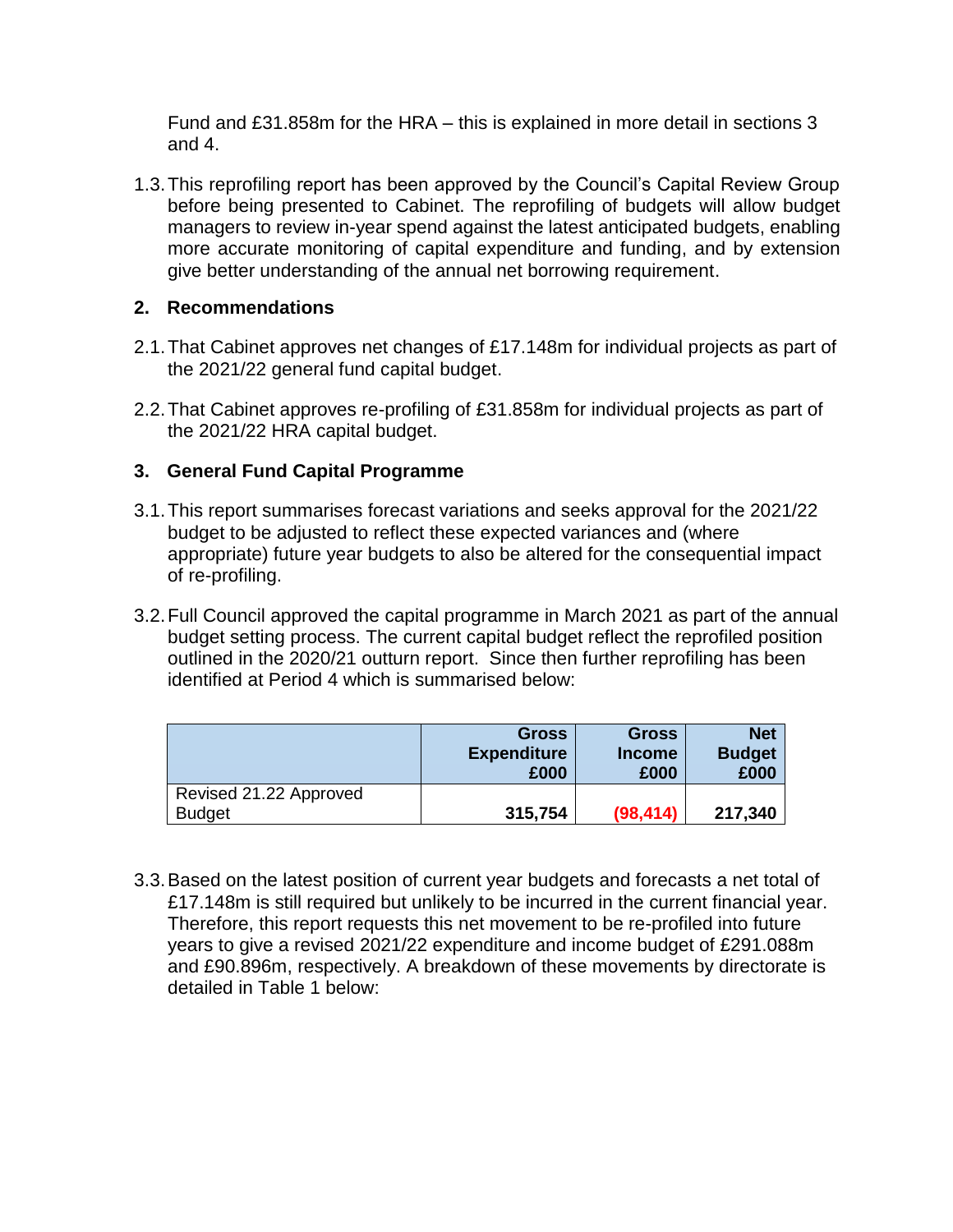#### Table 1

Please refer to Appendix 1 for a breakdown of the expenditure and income movement (reprofiling and over/underspends). The proposals for reprofiling are as follows:

|                                                             | <b>GF Budget Movement</b><br>£000 |
|-------------------------------------------------------------|-----------------------------------|
| Expenditure reprofiled to<br>2022/23 from 2021/22           | (38, 102)                         |
| Expenditure reprofiled<br>from 2022/23 to 2021/22           | 19,832                            |
| Expenditure<br>Over/Underspend                              | (6, 396)                          |
| <b>Net Expenditure Total</b>                                | (24, 666)                         |
| Income reprofiled to<br><b>Future Years from</b><br>2021/22 | 5,422                             |
| Income reprofiled from<br>2022/23 to 2021/22                | (940)                             |
| Income Over/Under-<br>recovery                              | 3,036                             |
| <b>Net Income Total</b>                                     | 7,518                             |
| <b>NET GENERAL FUND</b><br><b>MOVEMENT TO 2022/23</b>       | (17, 148)                         |

- 3.4.The reprofiling of income of £5.422m is largely due to the drawdown of funding linked to expenditure profiles.
- 3.5.Details of the changes being put forward for approval to be re-profiled are provided in Appendix 2 and 3 (General Fund and HRA, respectively).

#### **4. HRA Capital Programme**

4.1.The HRA Business Plan approved by Full Council in March 2021 approved a gross capital budget for the HRA in 2021/22 and the current budgets include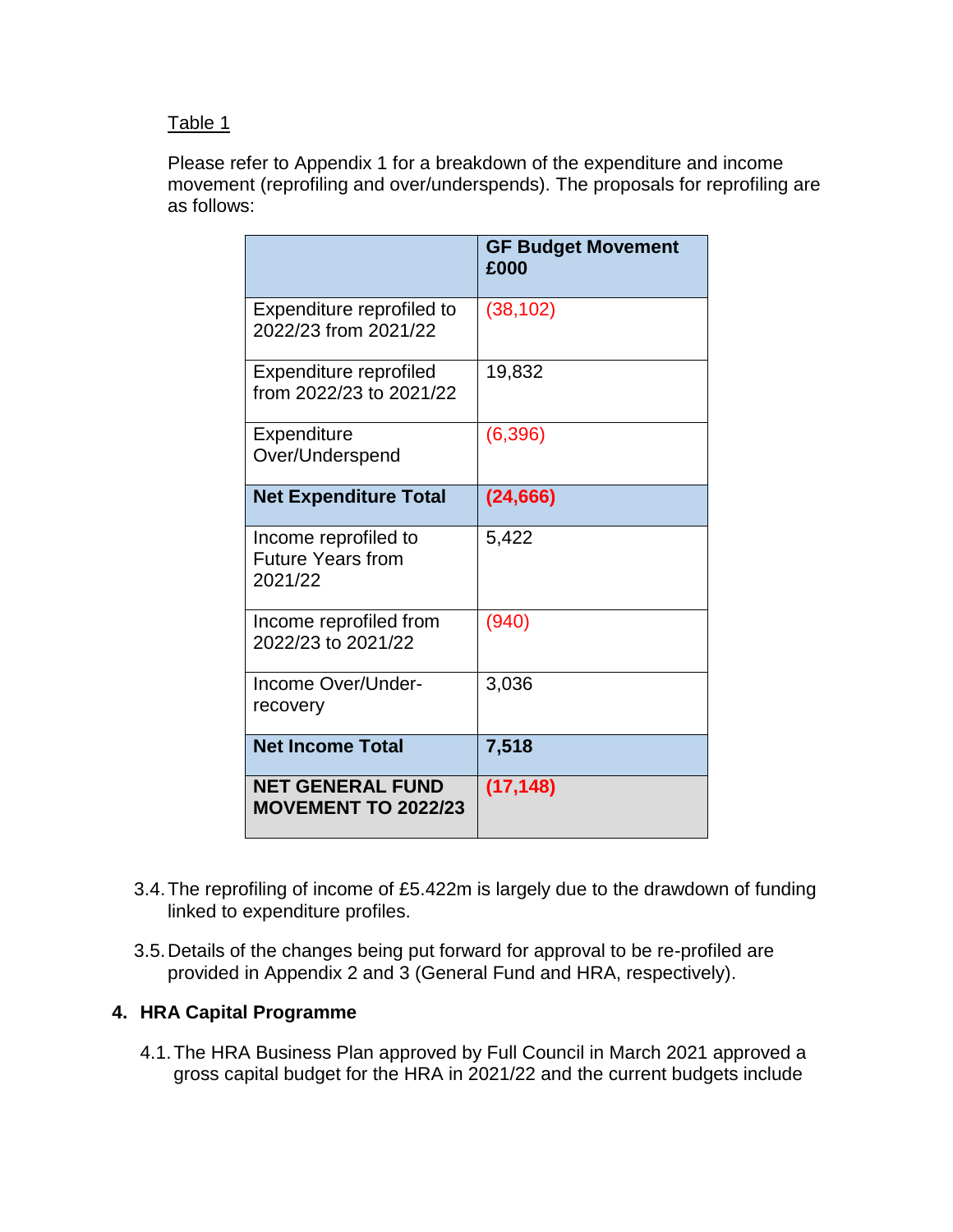reprofiling from the end of 2020/21 approved by Cabinet in July. These budgets are shown below in Table 2.

#### Table 2

| <b>HRA Capital Programme</b>       | <b>2021/22 Revised</b><br><b>Approved</b><br><b>Expenditure</b><br><b>Budget</b><br>£000 |  |
|------------------------------------|------------------------------------------------------------------------------------------|--|
| <b>Housing Planned Maintenance</b> | 46,788                                                                                   |  |
| <b>Housing Regeneration</b>        | 106,826                                                                                  |  |
| <b>Other Projects</b>              | 43,415                                                                                   |  |
| <b>Total</b>                       | 197,029                                                                                  |  |

- 4.2.As at Period 4 the HRA is now estimating to spend £165.171m. This results in total re-profiling of £31.858m from 2021/22 into future years.
- 4.3.A summary of these movements in comparison to budget is provided in table 3 below:

Table 3

| <b>HRA Capital Programme</b>     | <b>Full Year Budget</b><br>£000 | <b>P4</b><br><b>Budget</b><br>£000 | <b>Variance</b><br>£000 |
|----------------------------------|---------------------------------|------------------------------------|-------------------------|
| <b>Housing Planned</b>           |                                 |                                    |                         |
| Maintenance                      | 46,788                          | 43,041                             | (3,747)                 |
| <b>Housing Regeneration</b>      | 106,826                         | 82,119                             | (24, 707)               |
| <b>Other Projects</b>            | 43,415                          | 40,011                             | (3, 404)                |
| <b>Total Capital Expenditure</b> | 197,029                         | 165,171                            | (31, 858)               |

#### **5. Financial Implications**

- 5.1.The adjusted budgets outlined in this report represent the more up to date position on expected timeframes for project delivery and by extension the net borrowing requirement of both the General Fund and HRA capital programmes.
- 5.2.The reprofiling of budgets to the years now anticipated will allowed budget managers to better monitoring their in-year capital expenditure and funding. The overall net change in for the year is likely to further reduce back towards the previously approved capital budget if no further additional calls on the capital contingency are required and this can eventually be released to offset the changes requested in this report.